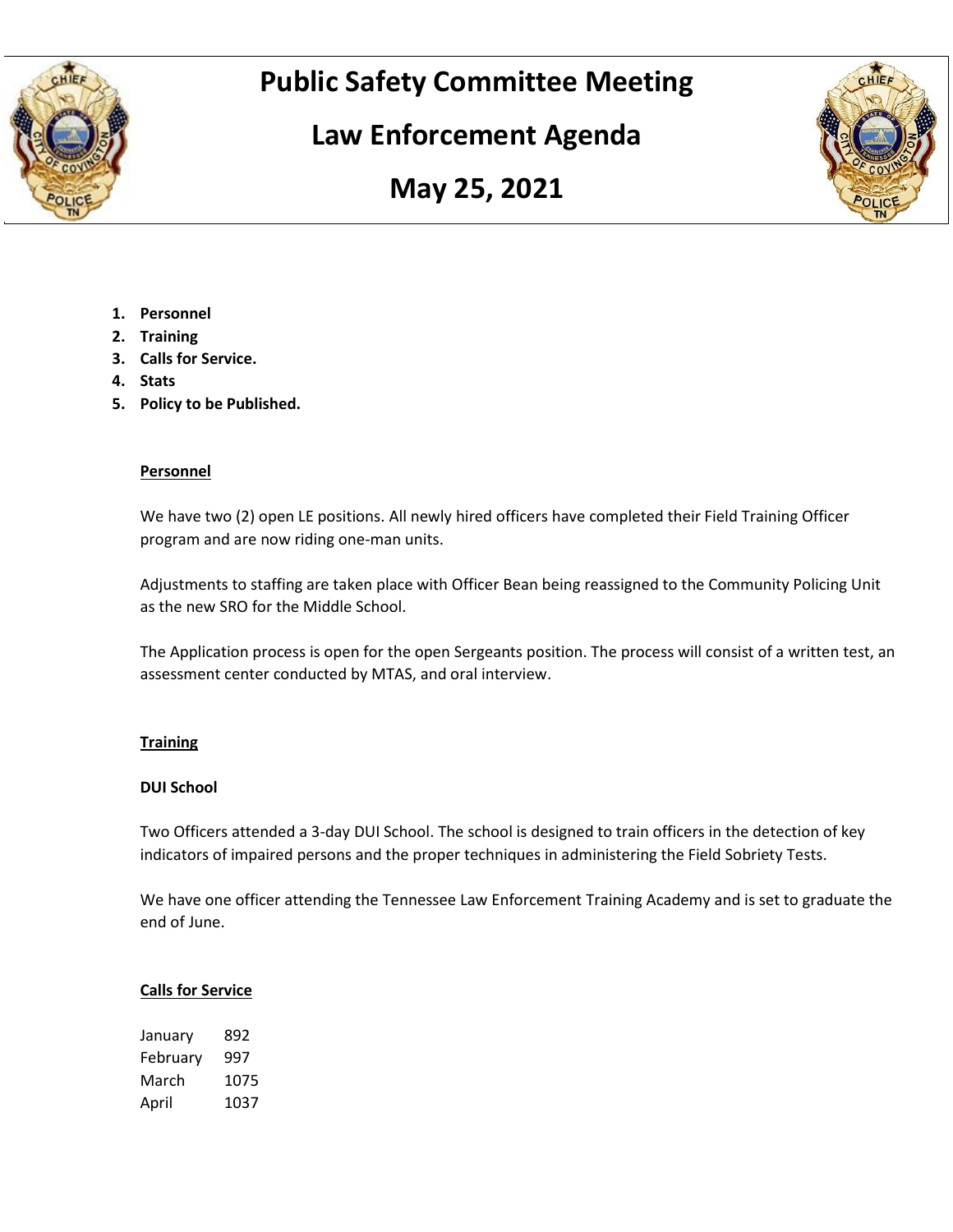#### **Stats for May**

| Offense Category       | Previous Yr<br>$Q$ ty       | <b>Current Yr</b><br>$Q$ ty | Change    |
|------------------------|-----------------------------|-----------------------------|-----------|
| Sex Offenses, Forcible | $\theta$                    | 2                           | 200.0%    |
| Robbery                | $\Omega$                    | 1                           | 100.0%    |
| Kidnapping/Abduction   | $\theta$                    | 1                           | 100.0%    |
| Assault                | 6                           | 17                          | 183.3%    |
| Domestic Offenses      | 5                           | 19                          | 280.0%    |
| Weapon                 | $\overline{c}$              | $\overline{5}$              | 150.0%    |
| Counterfeiting/Forgery | $\Omega$                    | 1                           | 100.0%    |
| <b>Burglary</b>        | $\overline{c}$              | 1                           | $-50.0\%$ |
| Fraud                  | $\overline{c}$              | 4                           | 100.0%    |
| Motor Vehicle Theft    | $\overline{2}$              | $\overline{4}$              | 100.0%    |
| Larceny/Theft          | 20                          | 13                          | $-35.0%$  |
| <b>Stolen Property</b> | $\Omega$                    | 1                           | 100.0%    |
| Vandalism              | $\overline{\mathcal{L}}$    | $\overline{5}$              | 25.0%     |
| Drug/Narcotic          | $\mathcal{D}_{\mathcal{L}}$ | 10                          | 400.0%    |
| Miscellaneous Reports  | 15                          | 32                          | 113.3%    |
| Homicide               | $\Omega$                    | $\mathcal{D}_{\mathcal{L}}$ | 200.0%    |
| Memo                   | 71                          | 112                         | 57.7%     |

Records found: 17

| Arrest Type $\sim$            | <b>Previous</b><br><b>Yr Oty</b> | Current<br><b>Yr Oty</b> | Change    |
|-------------------------------|----------------------------------|--------------------------|-----------|
| Adult (On-View Arrest)        | 47                               | 16                       | $-66.0\%$ |
| Adult (Summoned/Cited)        | 18                               | 23                       | 27.8%     |
| Adult (Taken Into Custody)    | 30                               | 8                        | $-73.3%$  |
| Juvenile (Summoned/Cited)     | 16                               |                          | $-93.8%$  |
| Juvenile (Taken Into Custody) | 0                                |                          | 100.0%    |

Records found: 5

| Ticket Type $\sim$     | <b>Previous</b><br><b>Yr Qty</b> | <b>Current</b><br><b>Yr Qty</b> | Change   |
|------------------------|----------------------------------|---------------------------------|----------|
| Traffic                | 0                                | 181                             | 18100.0% |
| <b>Traffic Charges</b> | $\Omega$                         | 254                             | 25400.0% |
| Red Flex               | 0                                | $\Omega$                        | 0.0%     |
| Parking                | $\Omega$                         | $\Omega$                        | 0.0%     |
| Ordinance              | 0                                | $\Omega$                        | 0.0%     |
| Tow                    | $\Omega$                         | 21                              | 2100.0%  |
| Warning                | $\Omega$                         | 116                             | 11600.0% |

Records found: 7

| Crash Type $\sim$             | <b>Previous</b><br><b>Yr Oty</b> | <b>Current</b><br><b>Yr Oty</b> | <b>Change</b> |
|-------------------------------|----------------------------------|---------------------------------|---------------|
| Injury (non-incapacitating)   | $\theta$                         |                                 | 200.0%        |
| Injury possible               | $\theta$                         | 6                               | 600.0%        |
| Property damage (over \$400)  | $\theta$                         |                                 | 22 2200.0%    |
| Property damage (under \$400) | $\theta$                         |                                 | 500.0%        |

#### **Policy to be Published**

- 1002 Legal Process Criminal Process.docx
- 1006 911 Manual Query Reverse ALI.docx
- 1007 Logging Recorder.docx
- 1009 Freedom of Information.docx
- 1010 Parking Enforcement.doc
- 1011 Traffic Stop Statistics.doc
- 508 Traffic Crash Investigation.doc
- 509 Traffic Enforcement.doc
- 516 Radio Procedures.doc
- 517 Intoxicated Individuals.doc
- 518 Mobile Video Audio Recording Equipement.doc
- 519 Transporting Citizens.doc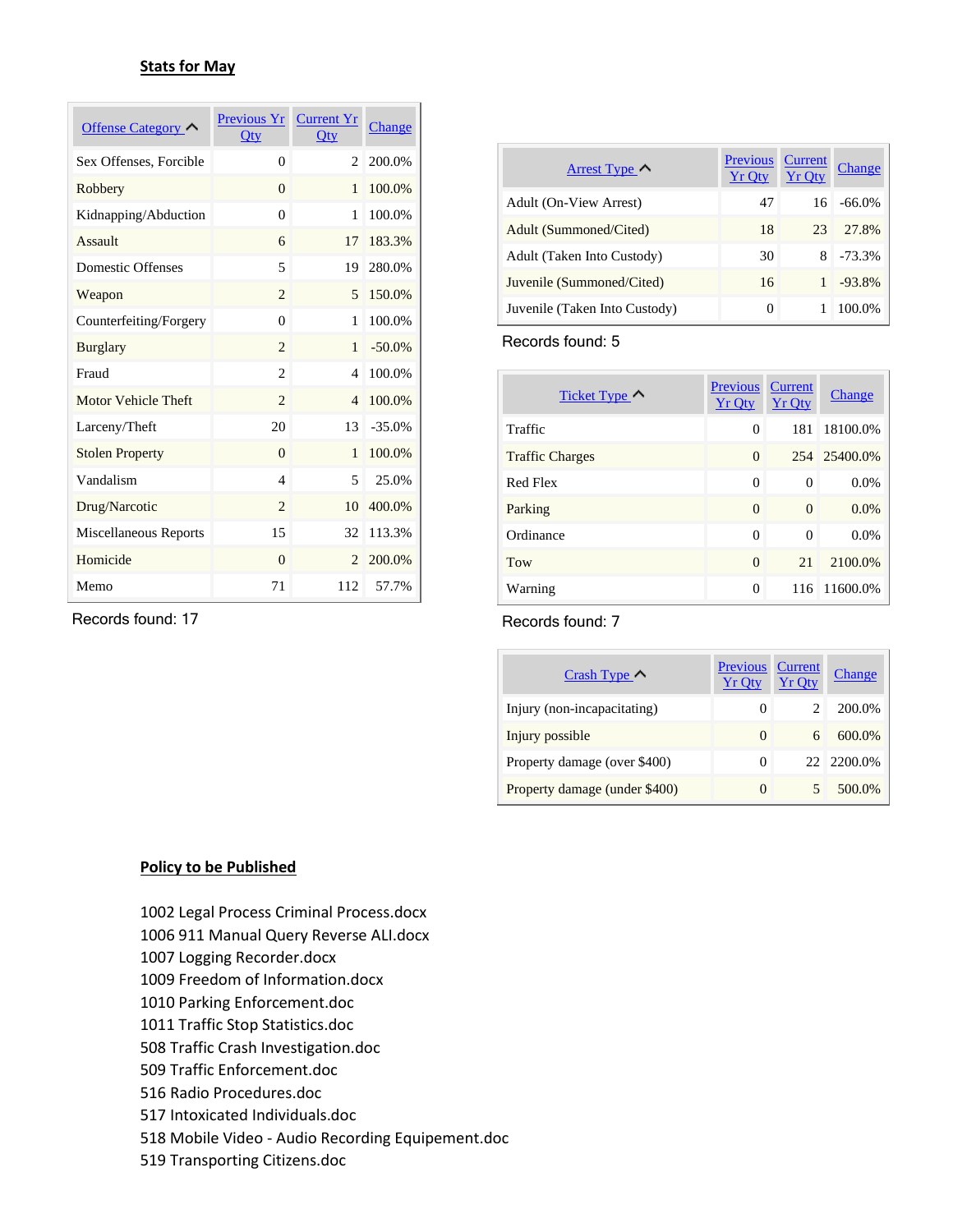- 520 Towing Motor Vehicles.doc
- 522 Consular Notifications.doc
- 527 Internet Crimes Against Children.docx
- 528 In Naloxone.docx
- 601 Criminal Investigations Administration.doc
- 602 Criminal Investigation Operations.doc
- 606 Youth Investigations.doc
- 609 Eyewitness Identifications.doc
- 611 School Resource Officers.doc
- 612 Organized and Vice Crime Investigations.doc
- 613 Crime Pervention.doc
- 614 Victim Witness Assistance Administration.doc
- 615 Victim Witness Assistance Operations.doc
- 701 Emergency Response Team.docx
- 703 Response to Unusual Occurrences.docx
- 802 Selection.docx
- 803 Promotions.docx
- 807 Military Leave.docx
- 808 Line of Duty Deaths.docx
- 813 Benefit Programs.docx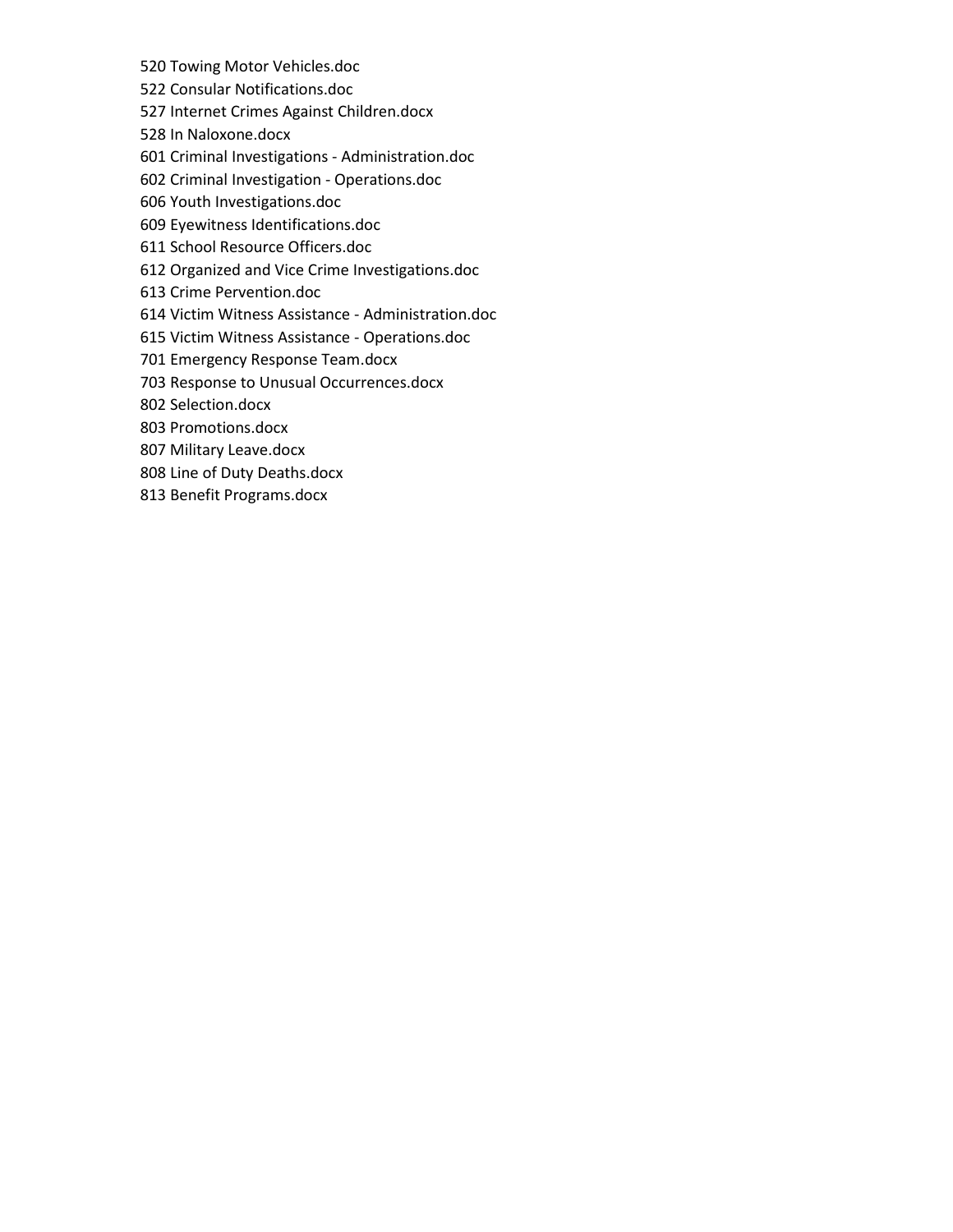Fire Chief **Richard Griggs** 



**City of Covington** 

**OFFICE OF THE FIRE CHIEF** P.O. Box 768 Covington, Tennessee 38019



**Covington Fire Department** 2021, Report for May 25

- 1. Community Events/Meetings: HOSA CERT Training for Covington High School.
- 2. Volunteer Hours:  $6$  hours worked by Volunteers in the month of April.
- 3. Run Report for April 22<sup>nd</sup>-May 20, 2021 attached. Total calls for 2021.
- 4. County coverage area collections to date for 2021-\$82,240.00
- 5. Personnel report: Two out for injuries. Ankle Fracture OJI, Elective surgery.
- 6. Inservice /Training: Driver Edwards completed Pumper/Driver operator Course and Certification @Tennessee Fire Codes Academy, Firefighters Cody Faulk, Matthew Gardiner, and Lee Hadley completed the Fire Instructor course and certification, and Firefighter Sam Simmons, and Nick Varner will add A-EMT to their certifications.
- 7. Civil Defense Sirens are operable. Meeting Scheduled with Area Wide Communications Monday May 24,2021. Update will be given at the Public Safety Meeting.
- 8. Care Report-(Free Smoke Alarms) call (901)-476-2578 to schedule.
- 9. Volunteer Firefighter Background Evaluations are complete. The Physical Agility Test is scheduled for Saturday May 22, at the Covington Fire Department. 14 applicants will be in this testing event.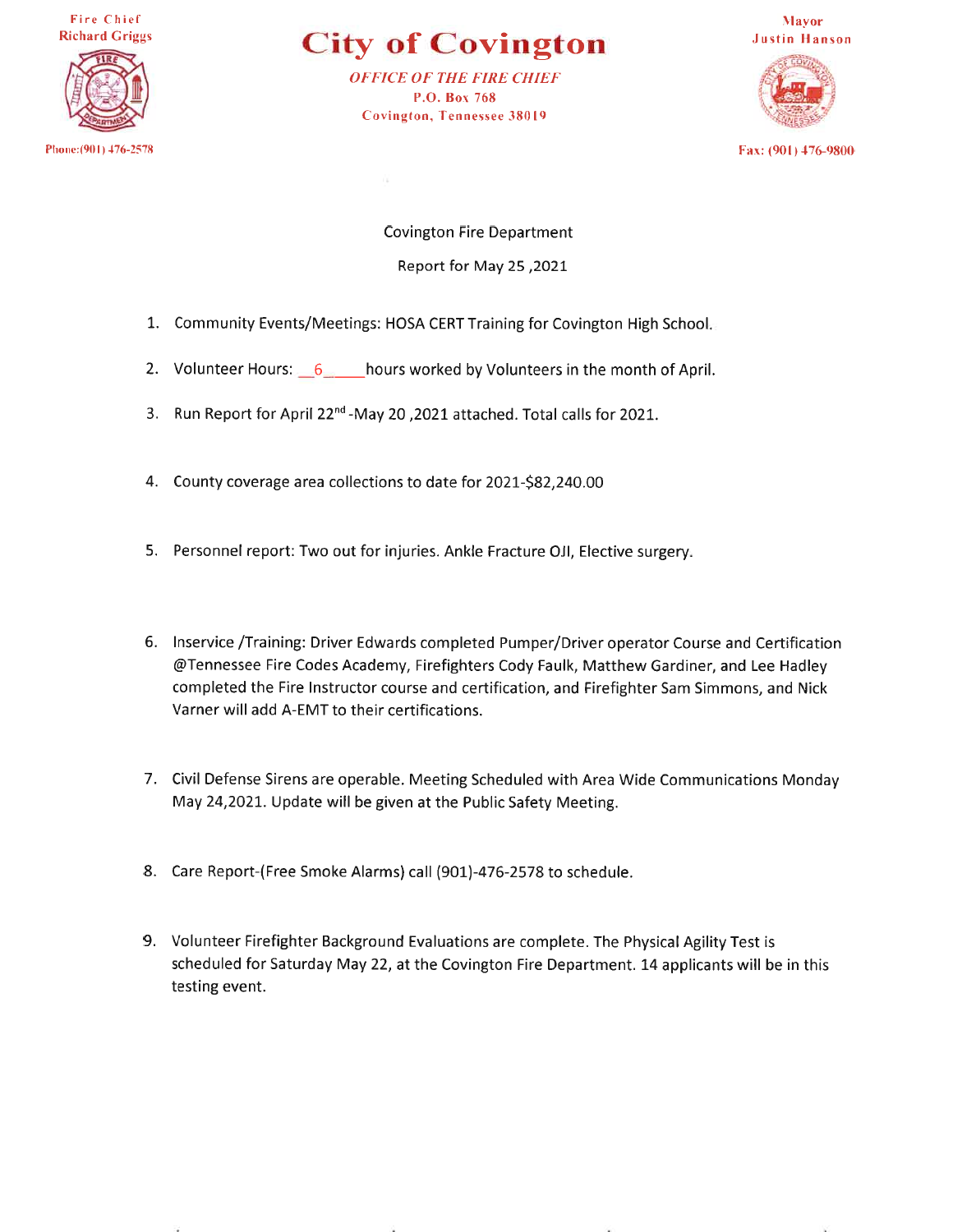### **Covington Fire Department**

Covington, TN

This report was generated on 5/21/2021 9:46:49 AM

#### Breakdown by Major Incident Types for Date Range Zone(s): All Zones | Start Date: 04/22/2021 | End Date: 05/20/2021



| <b>MAJOR INCIDENT TYPE</b>         |       | # INCIDENTS    | % of TOTAL  |
|------------------------------------|-------|----------------|-------------|
| <b>Fires</b>                       |       | 8              | 4.3%        |
| Rescue & Emergency Medical Service |       | 156            | 83.87%      |
| Hazardous Condition (No Fire)      |       | $\overline{2}$ | 1.08%       |
| Service Call                       |       |                | 0.54%       |
| <b>Good Intent Call</b>            |       | 10             | 5.38%       |
| False Alarm & False Call           |       | 8              | 4.3%        |
| Severe Weather & Natural Disaster  |       |                | 0.54%       |
|                                    | TOTAL | 186            | <b>100%</b> |

Only REVIEWED and/or LOCKED IMPORTED incidents are included. Summary results for a major incident type are not displayed if the count is zero.



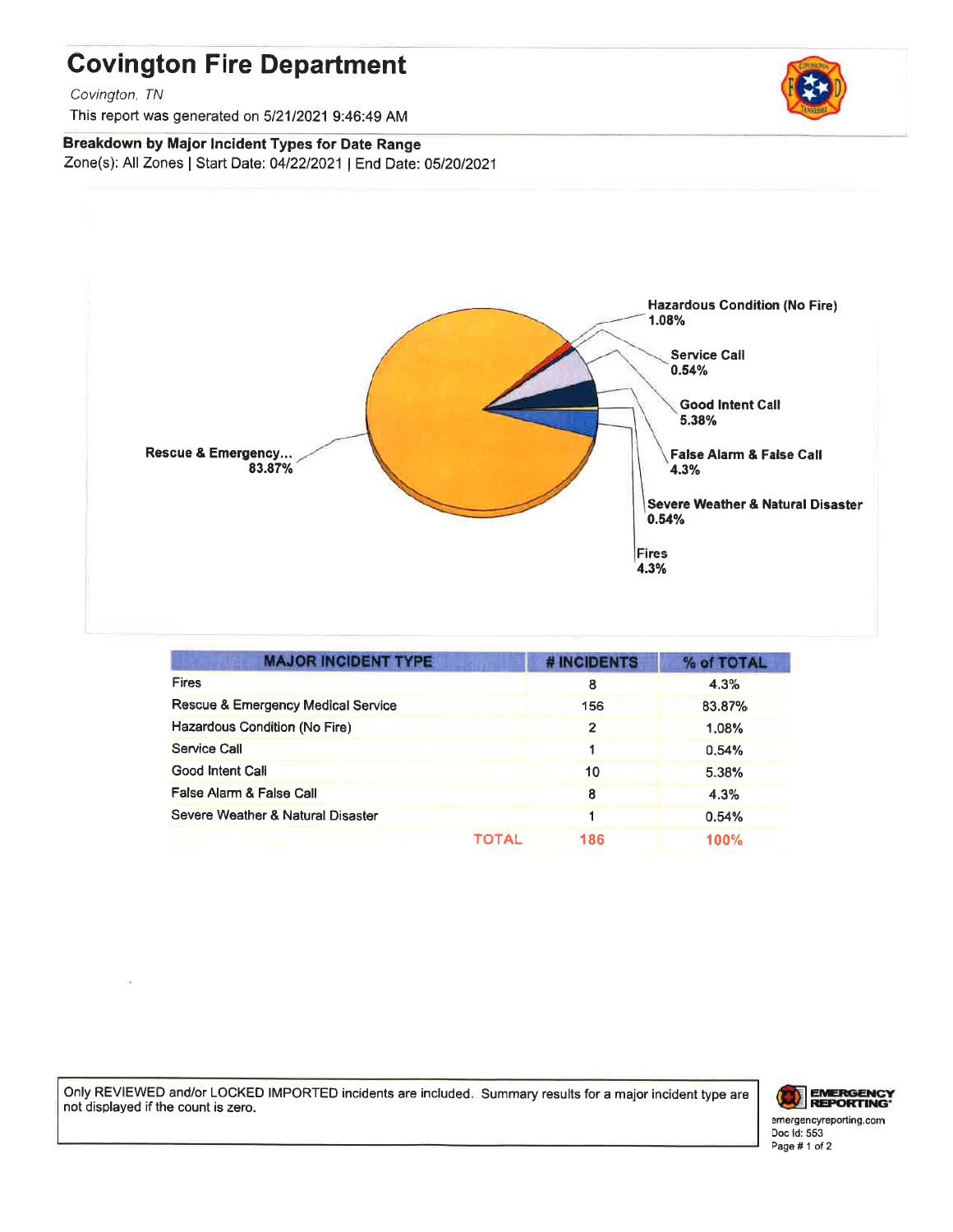| <b>Detailed Breakdown by Incident Type</b>             |                         |             |            |
|--------------------------------------------------------|-------------------------|-------------|------------|
| <b>INCIDENT TYPE</b>                                   |                         | # INCIDENTS | % of TOTAL |
| 111 - Building fire                                    |                         |             | 1.61%      |
| 113 - Cooking fire, confined to container              |                         |             | 0.54%      |
| 131 - Passenger vehicle fire                           |                         |             | 0.54%      |
| 133 - Rail vehicle fire                                |                         |             | 1.08%      |
| 138 - Off-road vehicle or heavy equipment fire         |                         |             | 0.54%      |
| 311 - Medical assist, assist EMS crew                  |                         | 21          | 11.29%     |
| 321 - EMS call, excluding vehicle accident with injury |                         | 121         | 65.05%     |
| 322 - Motor vehicle accident with injuries             |                         | 5           | 2.69%      |
| 324 - Motor vehicle accident with no injuries.         |                         |             | 3.76%      |
| 351 - Extrication of victim(s) from building/structure |                         |             | 0.54%      |
| 360 - Water & ice-related rescue, other                |                         |             | 0.54%      |
| 412 - Gas leak (natural gas or LPG)                    |                         |             | 0.54%      |
| 444 - Power line down                                  |                         |             | 0.54%      |
| 511 - Lock-out                                         |                         |             | 0.54%      |
| 611 - Dispatched & cancelled en route                  |                         |             | 4.84%      |
| 651 - Smoke scare, odor of smoke                       |                         |             | 0.54%      |
| 733 - Smoke detector activation due to malfunction     |                         |             | 1.61%      |
| 735 - Alarm system sounded due to malfunction          |                         |             | 0.54%      |
| 740 - Unintentional transmission of alarm, other       |                         |             | 0.54%      |
| 745 - Alarm system activation, no fire - unintentional |                         |             | 1.61%      |
| 813 - Wind storm, tornado/hurricane assessment         |                         |             | 0.54%      |
|                                                        | <b>TOTAL INCIDENTS:</b> | 186         | 100%       |

Only REVIEWED and/or LOCKED IMPORTED incidents are included. Summary results for a major incident type are not displayed if the count is zero.

 $\bar{\Sigma}$ 



emergencyreporting.com<br>Doc Id: 553<br>Page # 2 of 2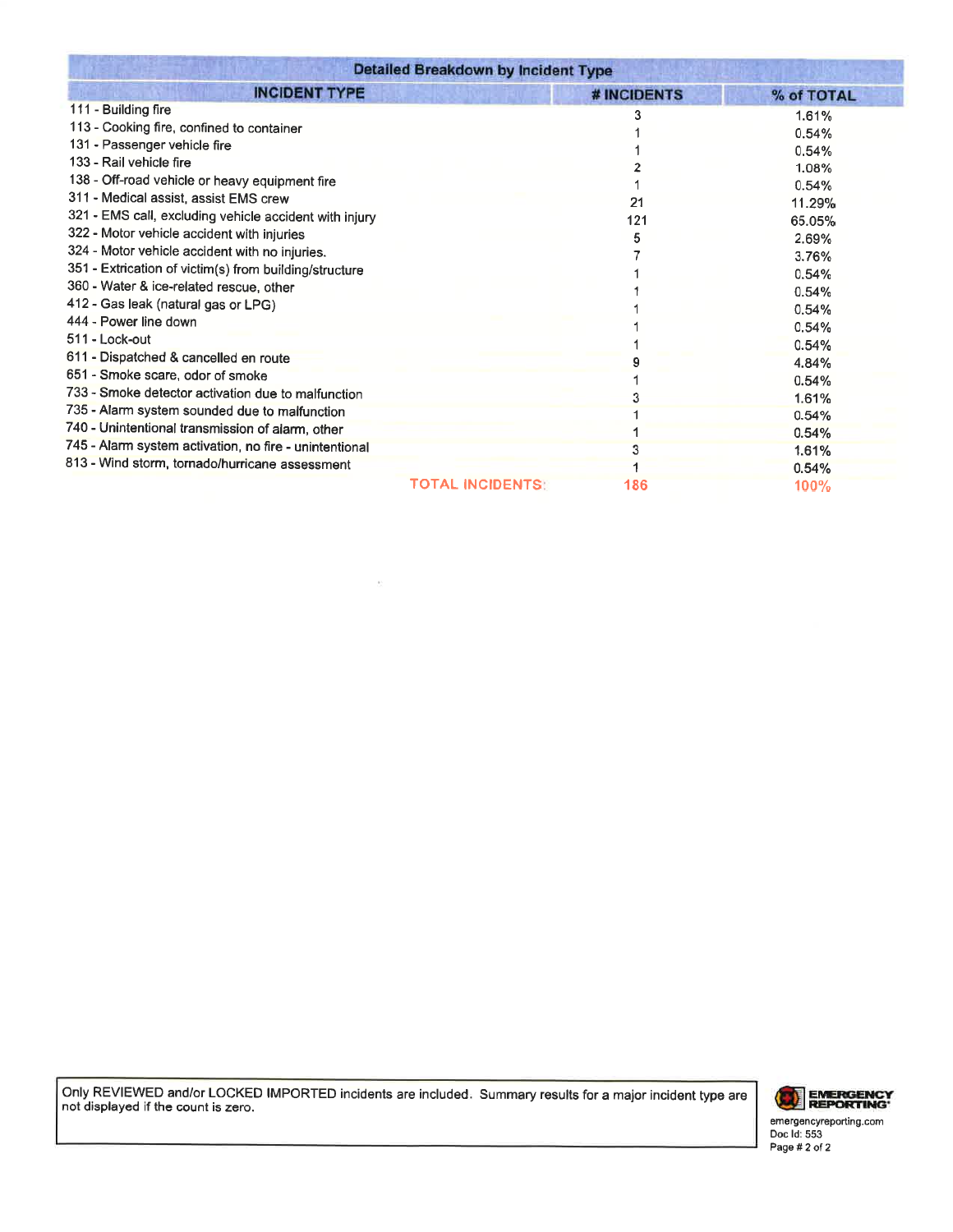## **Covington Fire Department**

Covington, TN

This report was generated on 5/21/2021 9:47:41 AM

### Breakdown by Major Incident Types for Date Range

Zone(s): All Zones | Start Date: 01/01/2021 | End Date: 12/31/2021



| <b>MAJOR INCIDENT TYPE</b>                          | # INCIDENTS  | % of TOTAL |
|-----------------------------------------------------|--------------|------------|
| <b>Fires</b>                                        | 53           | 5.45%      |
| Overpressure rupture, explosion, overheat - no fire | 2            | 0.21%      |
| Rescue & Emergency Medical Service                  | 797          | 81.91%     |
| Hazardous Condition (No Fire)                       | 14           | 1.44%      |
| Service Call                                        | 18           | 1.85%      |
| Good Intent Call                                    | 58           | 5.96%      |
| False Alarm & False Call                            | 28           | 2.88%      |
| Severe Weather & Natural Disaster                   | $\mathbf{c}$ | 0.21%      |
| Special Incident Type                               |              | 0.1%       |
| TOTAL                                               | 973          | 100%       |

Only REVIEWED and/or LOCKED IMPORTED incidents are included. Summary results for a major incident type are not displayed if the count is zero.





Doc Id: 553 Page #1 of 3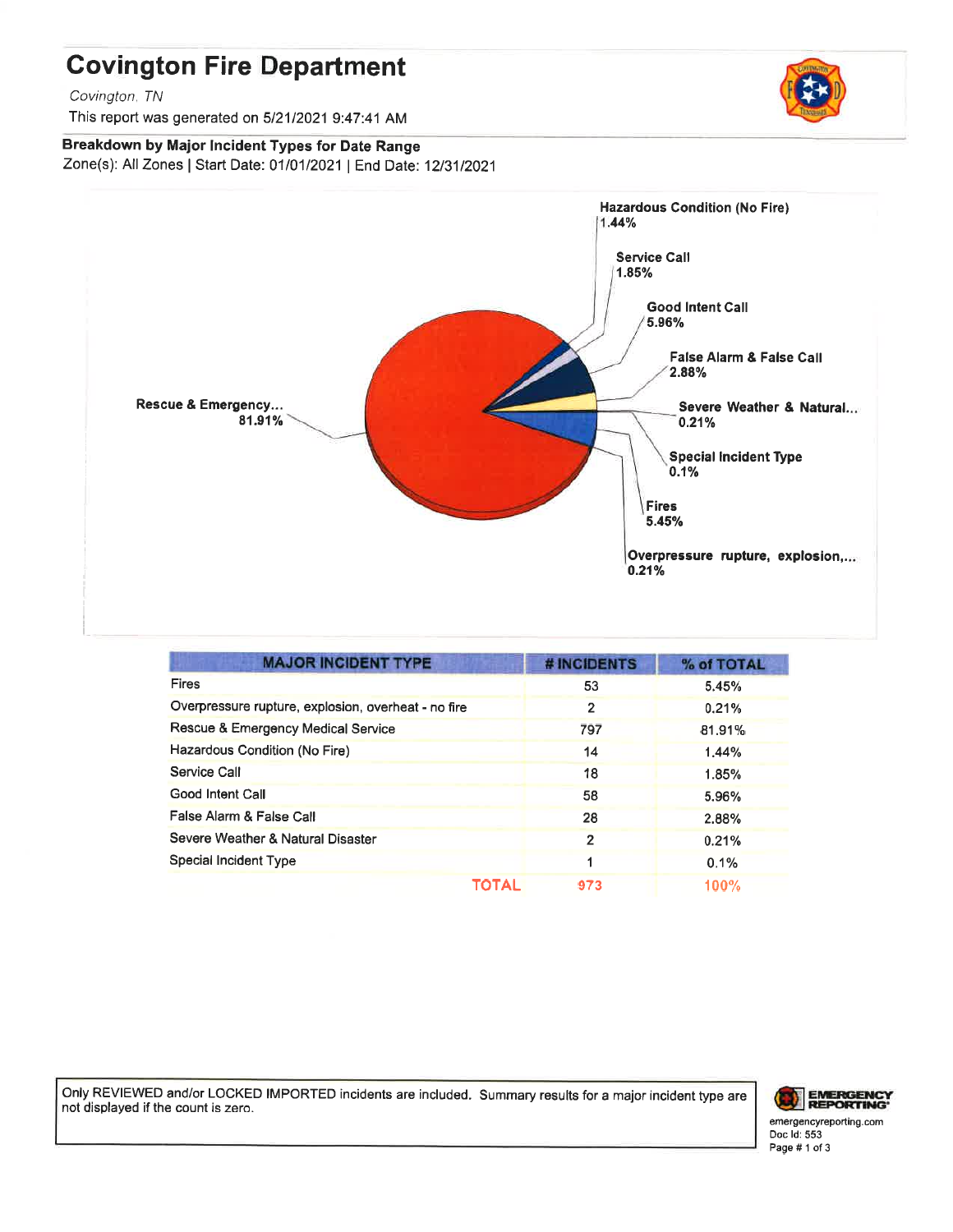| <b>Detailed Breakdown by Incident Type</b>               |                         |            |  |
|----------------------------------------------------------|-------------------------|------------|--|
| <b>INCIDENT TYPE</b>                                     | <b># INCIDENTS</b>      | % of TOTAL |  |
| 100 - Fire, other                                        | 1                       | 0.1%       |  |
| 111 - Building fire                                      | 13                      | 1.34%      |  |
| 113 - Cooking fire, confined to container                | 4                       | 0.41%      |  |
| 118 - Trash or rubbish fire, contained                   | 1                       | 0.1%       |  |
| 130 - Mobile property (vehicle) fire, other              | 1                       | 0.1%       |  |
| 131 - Passenger vehicle fire                             | 11                      | 1.13%      |  |
| 133 - Rail vehicle fire                                  | 2                       | 0.21%      |  |
| 138 - Off-road vehicle or heavy equipment fire           | 2                       | 0.21%      |  |
| 140 - Natural vegetation fire, other                     | 1                       | 0.1%       |  |
| 141 - Forest, woods or wildland fire                     | 1                       | 0.1%       |  |
| 142 - Brush or brush-and-grass mixture fire              | 3                       | 0.31%      |  |
| 143 - Grass fire                                         | 8                       | 0.82%      |  |
| 151 - Outside rubbish, trash or waste fire               | 2                       | 0.21%      |  |
| 155 - Outside stationary compactor/compacted trash fire  |                         | 0.1%       |  |
| 161 - Outside storage fire                               | 2                       | 0.21%      |  |
| 251 - Excessive heat, scorch burns with no ignition      | $\overline{c}$          | 0.21%      |  |
| 311 - Medical assist, assist EMS crew                    | 79                      | 8.12%      |  |
| 320 - Emergency medical service, other                   | 2                       | 0.21%      |  |
| 321 - EMS call, excluding vehicle accident with injury   | 667                     | 68.55%     |  |
| 322 - Motor vehicle accident with injuries               | 24                      | 2.47%      |  |
| 324 - Motor vehicle accident with no injuries.           | 19                      | 1.95%      |  |
| 350 - Extrication, rescue, other                         | 2                       | 0.21%      |  |
| 351 - Extrication of victim(s) from building/structure   |                         | 0.1%       |  |
| 352 - Extrication of victim(s) from vehicle              | $\overline{2}$          | 0.21%      |  |
| 360 - Water & ice-related rescue, other                  | 1                       | 0.1%       |  |
| 400 - Hazardous condition, other                         | 1                       | 0.1%       |  |
| 412 - Gas leak (natural gas or LPG)                      | 8                       | 0.82%      |  |
| 440 - Electrical wiring/equipment problem, other         |                         | 0.1%       |  |
| 443 - Breakdown of light ballast                         | 2                       | 0.21%      |  |
| 444 - Power line down                                    | 1                       | 0.1%       |  |
| 480 - Attempted burning, illegal action, other           |                         | 0.1%       |  |
| 500 - Service Call, other                                |                         | 0.1%       |  |
| 510 - Person in distress, other                          | 8                       | 0.82%      |  |
| 511 - Lock-out                                           | 1                       | 0.1%       |  |
| 520 - Water problem, other                               |                         | 0.1%       |  |
| 522 - Water or steam leak                                |                         | 0.1%       |  |
| 551 - Assist police or other governmental agency         | $\overline{2}$          | 0.21%      |  |
| 552 - Police matter                                      | $\overline{2}$          | 0.21%      |  |
| 553 - Public service                                     |                         | 0.1%       |  |
| 561 - Unauthorized burning                               | 1                       | 0.1%       |  |
| 611 - Dispatched & cancelled en route                    | 48                      | 4.93%      |  |
| 622 - No incident found on arrival at dispatch address   | 5                       |            |  |
| 651 - Smoke scare, odor of smoke                         |                         | 0.51%      |  |
| 652 - Steam, vapor, fog or dust thought to be smoke      |                         | 0.41%      |  |
| 700 - False alarm or false call, other                   |                         | 0.1%       |  |
| 711 - Municipal alarm system, malicious false alarm      | $\overline{\mathbf{c}}$ | 0.21%      |  |
| 730 - System malfunction, other                          | 2                       | 0.21%      |  |
| 733 - Smoke detector activation due to malfunction       | $\mathbf{1}$            | 0.1%       |  |
| 735 - Alarm system sounded due to malfunction            | 5                       | 0.51%      |  |
| 740 - Unintentional transmission of alarm, other         | 6                       | 0.62%      |  |
| 741 - Sprinkler activation, no fire - unintentional      | 1                       | 0.1%       |  |
| 743 - Smoke detector activation, no fire - unintentional | $\overline{2}$          | 0.21%      |  |
| 745 - Alarm system activation, no fire - unintentional   | 3                       | 0.31%      |  |
| 813 - Wind storm, tornado/hurricane assessment           | 6                       | 0.62%      |  |
| 814 - Lightning strike (no fire)                         |                         | 0.1%       |  |
|                                                          | 1                       | 0.1%       |  |

Only REVIEWED and/or LOCKED IMPORTED incidents are included. Summary results for a major incident type are not displayed if the count is zero.

EMERGENCY emergencyreporting.com<br>Doc Id: 553 Page # 2 of 3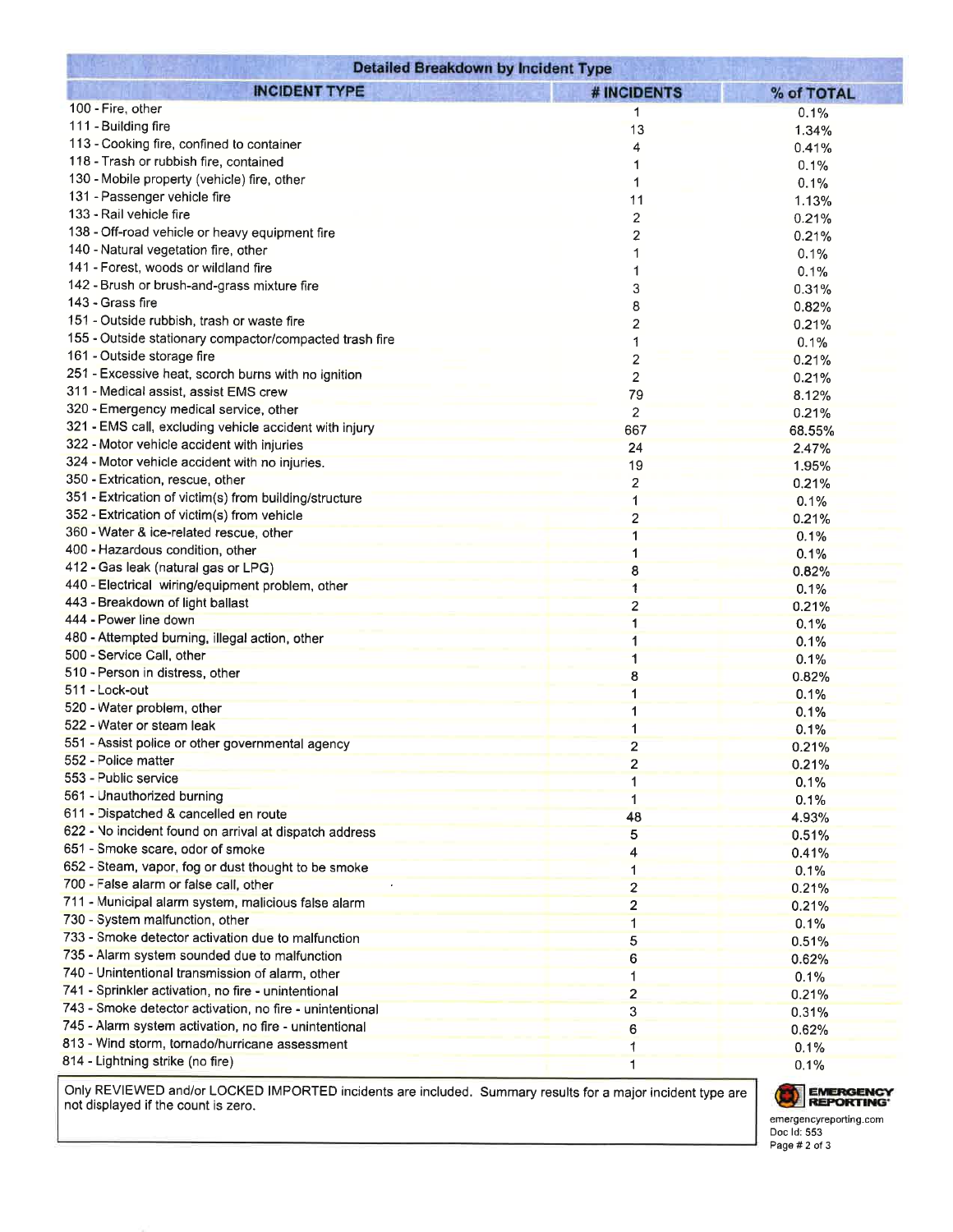| <b>Detailed Breakdown by Incident Type</b> |             |            |  |
|--------------------------------------------|-------------|------------|--|
| <b>INCIDENT TYPE</b>                       | # INCIDENTS | % of TOTAL |  |
| 900 - Special type of incident, other      |             | 0.1%       |  |
| <b>TOTAL INCIDENTS:</b>                    | 973         | $100\%$    |  |

Only REVIEWED and/or LOCKED IMPORTED incidents are included. Summary results for a major incident type are not displayed if the count is zero.



emergencyreporting.com<br>Doc Id: 553 Page #3 of 3

 $\alpha$